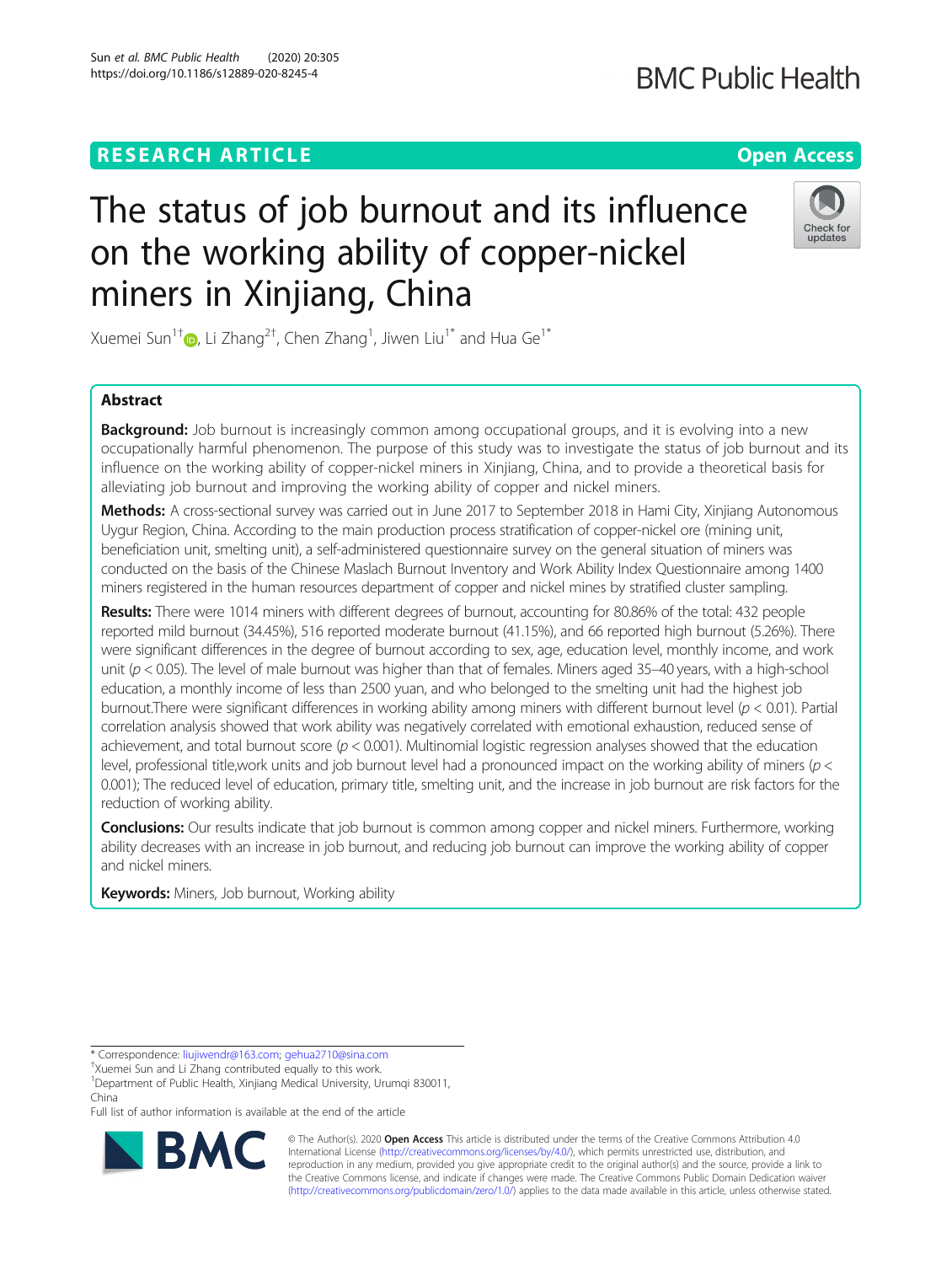# Background

Burnout refers to the state of emotional, mental and physical exhaustion caused by persistent stress at work [\[1\]](#page-8-0), including emotional exhaustion, depersonalization, and reduced personal accomplishment [\[2](#page-8-0)]. With rapid social development, production technology is changing. Work is increasingly complex and diverse, the pace of work is accelerating, and social competition is becoming increasingly fierce. People feel that pressures from work have significantly increased, and a sense of job burnout among workers is increasingly common. Job burnout is evolving into a new occupationally harmful phenomenon that has a wide impact on health, and researchers in occupational therapy and medicine are paying more attention to it. Job burnout has become an important indicator reflecting the mental health of the occupational population. The impact of job burnout on health has become a new challenge for the global occupational health community [\[3\]](#page-8-0).

There are many factors that lead to job burnout. In general, they can be divided into four categories. The first category relates to organizational management. Organizational fairness, support, climate, and situation, along with the leadership style, the reward and punishment system, and the incentive mechanism are all related to the occurrence of job burnout [\[4\]](#page-8-0). Studies have shown that manpower allocation, compensation and benefits, the working environment, the current management level, and competence for jobs are factors that are related to job burnout [[5\]](#page-8-0). There is also research suggesting that when employees' legal rights are not guaranteed and when they are not respected, it can drastically dampen employees' professional feelings and induce the occurrence of burnout  $[6]$  $[6]$ . The second category pertains to occupational factors. Studies have pointed out that the occurrence of job burnout is closely related to such factors as work pressure, workload, working hours, and work content [\[7](#page-8-0)–[9\]](#page-8-0). In addition, research has uncovered a correlation between job satisfaction and job burnout: a few dimensions of job satisfaction can significantly contribute to job burnout, and individual job dissatisfaction is an important cause of job burnout [\[10](#page-8-0)]. The third category encompasses social support factors. Social support is an important concept related to job burnout  $[11]$  $[11]$ . One study showed that social support from family members, friends, colleagues, and leaders is of great significance in reducing the level of employee burnout, and is beneficial to the individual's physiological and psychological response [[12\]](#page-8-0). The final category comprises individual factors. One study pointed out that factors such as personality, gender, age, marital status, and education affect the occurrence of burnout  $[13]$  $[13]$ . In addition, personal lifestyle [[14\]](#page-8-0), smoking, excessive drinking [\[15](#page-8-0)], lack of exercise, and obesity [\[16\]](#page-8-0) are associated with the occurrence of burnout.

The harm from job burnout is multifaceted. It not only affects the physical and mental health of the worker, it also affects the work itself and the organization to which the worker belongs. First, long-term burnout can damage the physical and mental health of workers [[17](#page-8-0)]. In terms of mental health, burnout can cause or induce depression and anxiety [[18](#page-8-0)]. In terms of physiology, job burnout leads to a greater risk of chronic fatigue, headaches, hypertension, cardiovascular disease, type II diabetes, gastrointestinal disturbances, and sleep disorders [\[19\]](#page-8-0). Studies have shown that burnout may lead to lower job satisfaction, the interruption of interpersonal relationships, drug abuse, depression, and even suicide [[20](#page-8-0), [21\]](#page-8-0). Second, job burnout can reduce employee work efficiency, increase the absence rate, and even lead to a higher turnover rate  $[22]$ . By studying the effects of job burnout on interpersonal relationships, efficiency, and organization, scholars have found that job burnout has a significantly negative effect on individual job performance, and that it can cause anxiety and dissatisfaction among employees and aggravate their retreat from work. Typical manifestations are indifference to colleagues and irresponsibility for work. This not only reduces individual productivity and self-efficacy, it also degrades individual commitment and loyalty to the organization, which can lead to a loss of confidence in work and life and even induce depression. Moreover, these sentiments can be spread to others, affecting the overall morale of the organization and general efficiency [\[23,](#page-8-0) [24](#page-8-0)]. Third, burnout has brought economic burdens to countries and enterprises [\[25\]](#page-8-0). The physical and mental discomfort experienced by employees and the poor performance resulting from job burnout impose additional financial burdens on enterprises. According to one study, 26% of workers in the United States suffer from job burnout or excessive stress, and the annual medical burden for this problem is US\$190 billion [\[26](#page-8-0)]. The negative impact from job burnout is also of considerable interest in the field of occupational psychology. Indeed, preventing and controlling job burnout is crucial to improving the physical and mental health of the occupational population, and forms part of the basis for ensuring good organization and sustainable and efficient social and economic development.

The impact of job burnout on work efficiency and ability has been gradually acknowledged by scholars. Working ability is an overall manifestation of a worker's capacity to solve and cope with labor tasks during the working process. The demand from labor tasks on workers is multifaceted, including physical demands, mental demands, and social demands. To meet these needs successfully, workers must have the corresponding physical, mental and social abilities. The working ability is also closely related to workers' professional experience, psychological state, work motivation, and so on [[27\]](#page-8-0). Many studies have confirmed the impact of job burnout on work ability. Job burnout can negatively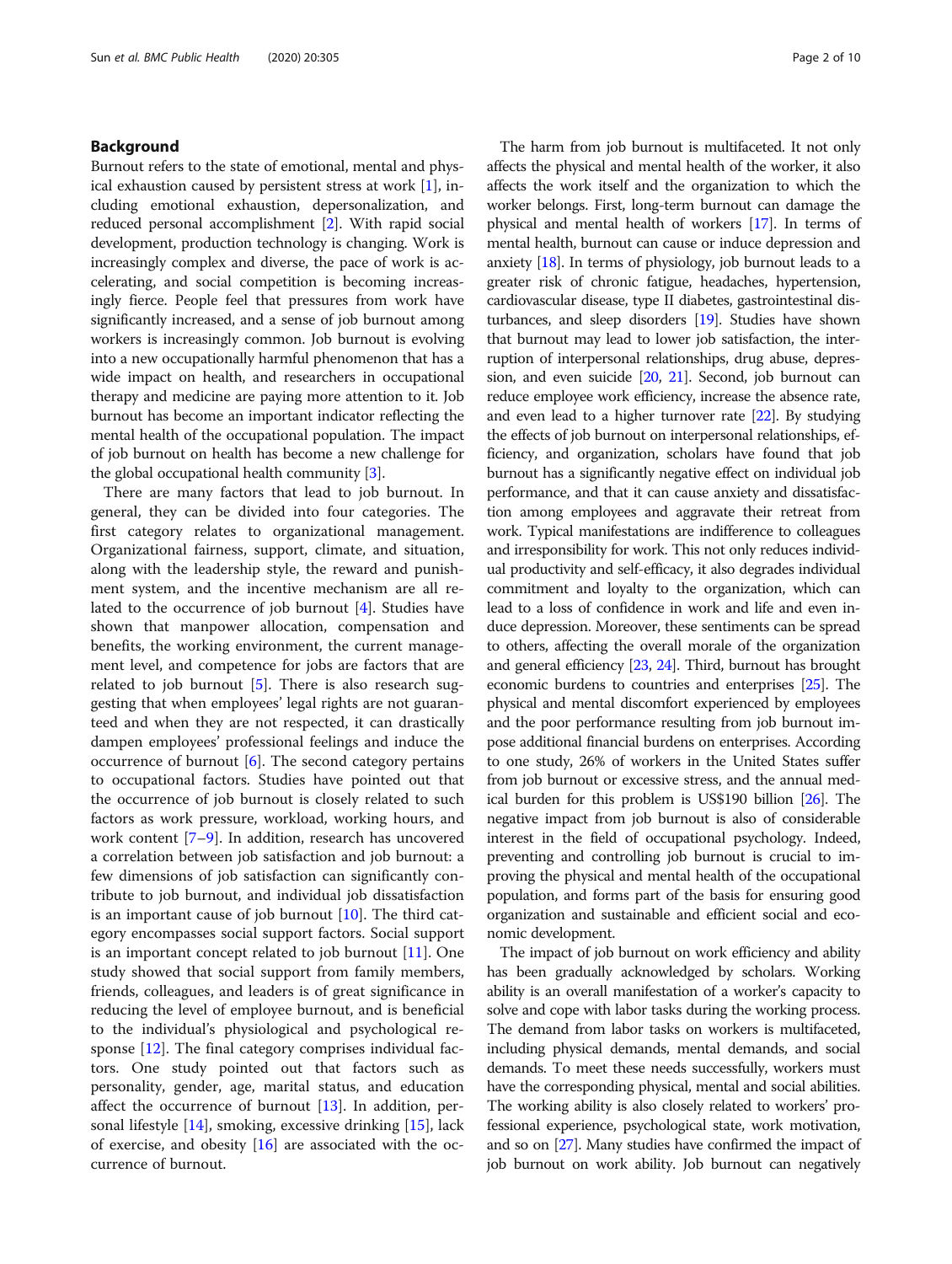affect workers' emotions, cognition, and behavior, and it can harm their physical and mental health, work status, and quality of life, thereby reducing their work ability [\[28](#page-8-0)–[30\]](#page-8-0).

Copper and nickel miners belong to a special occupational group. Their working environment is rather harsh. They carry out repetitious tasks, with a heavy work burden, high labor intensity, long working hours, inadequate rest, and exposure to toxic and harmful substances. Further, they are affected by many sources of work pressure in the production process. Often, they work at sites that are relatively remote, far from family and friends, and their interpersonal environment is relatively simple, with less social support. Working life is relatively monotonous, with a lack of recreational facilities, and the social status and salary of miners are low. This combination of factors makes miners prone to burnout, which can affect their physical and mental health and working ability [[31\]](#page-8-0). In recent years, scholars have paid more attention to the phenomenon of job burnout in different occupational groups. Previous studies on job burnout mostly focus on teachers, medical staff, police, civil servants, and other occupational groups [[32,](#page-8-0) [33](#page-8-0)]. There is relatively little research on the special occupational group of copper and nickel miners. In this study, a selfassessment questionnaire was administered to copper and nickel miners in Xinjiang to investigate the status of job burnout and its influence on the working ability of copper-nickel miners in Xinjiang, China, and to provide a theoretical basis for alleviating job burnout and improving the working ability of copper and nickel miners.

# Methods

### Study population

From June 2017 to September 2018, in accordance with the main production processes of a copper-nickel mine (mining unit, beneficiation unit, smelting unit), this study used stratified cluster sampling to administer a self-assessment questionnaire to all registered workers who have been on the job for more than one year, with information provided by the Human Resources Department of a copper-nickel mine in Hami City, Xinjiang Autonomous Uygur Region, China. Inclusion criteria: The subjects were miners aged 18 to 60 who worked for more than one year, volunteered to participate, and filled in an informed consent form. Exclusion criteria: Miners with severe cognitive impairment or a previous history of dementia or psychosis were excluded. The investigation was approved by the Ethics Committee of the First Affiliated Hospital at Xinjiang Medical University (Approval Number: 20170214–174). A total of 1400 questionnaires were sent out and 1254 valid questionnaires were collected; the validity rate was thus 89.57%.

### Research methods

A questionnaire (detailed below) was used to investigate the status of job burnout and its impact on working ability.

### General investigation

This section discusses general demographic characteristics such as sex, age, number of working years, educational level, marital status, professional title, monthly income, and work units.

### Job burnout investigation

Job burnout as experienced by the subjects was evaluated using the Chinese Maslach Burnout Inventory (CMBI), which is a Chinese-version of the questionnaire prepared by Li Yongxin [\[34,](#page-8-0) [35](#page-8-0)]. There are 15 items in the questionnaire, with three dimensions and five items in each dimension. They are specifically distributed under emotional exhaustion, depersonalization, and reduced personal accomplishment. The questionnaires are scored with seven grades: "1" denotes total inconsistency, "7" denotes complete consistency, and from "1" to "7" represents a low to high degree of compliance. Among the dimensions, reduced personal accomplishment uses reverse scoring, and each dimension is scored between 5 and 35. The higher the score in the three dimensions, the more pronounced the burnout. According to the critical values of the three dimensions (emotional exhaustion score = 25, depersonalization score = 11, reduced personal accomplishment score = 16), job burnout was divided into four levels: zero burnout (score of three dimensions < critical value), mild burnout (score of one dimension ≥ critical value), moderate burnout (score of two dimensions ≥ critical value), and high burnout (score of three dimensions ≥ critical value). The CMBI evaluation results for occupational groups showed that the scale was reliable and valid [[36](#page-8-0)]. At present, the questionnaire has been widely used in teachers, medical staff, police, corporate managers and employees, marketers, librarians and other professional fields.

## Working ability investigation

The Work Ability Index Questionnaire (WAI) was used to evaluate working ability. This was developed in 1994 by the Finnish National Institute of Occupational Health after years of research and development. Laiji Ma is equivalent to the introduction of the WAI scale in 1994 and translated into Chinese. It has been used in professional fields, and its reliability and validity have been tested and evaluated extensively. It is a test tool used to judge whether a person can finish his/her work continuously. At present, the scale has been widely used in occupational fields such as medical personnel, teachers, drivers, oil workers, and miners. It includes seven items: self-evaluation of work ability; adaptability of physical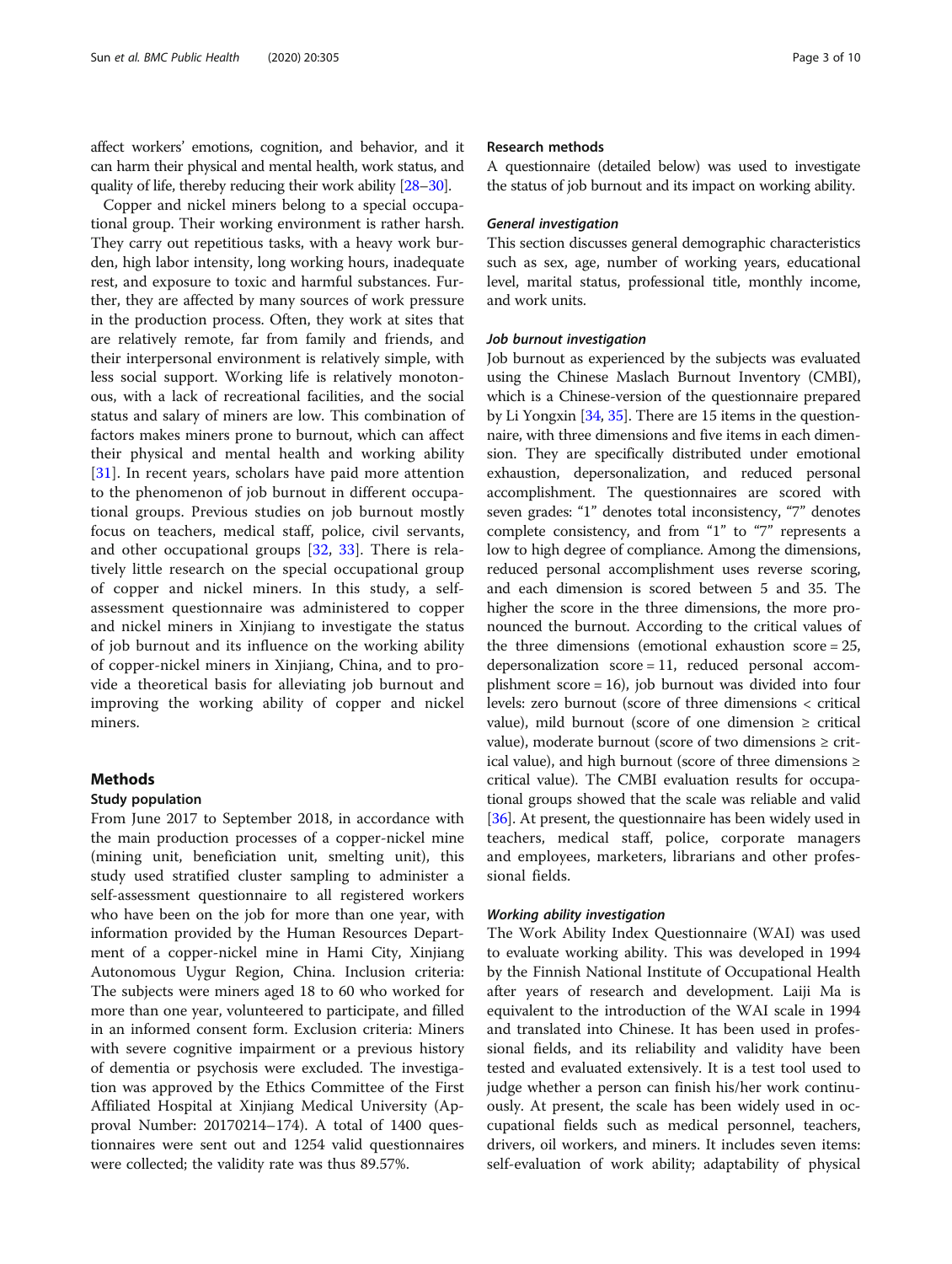condition; condition of illness and injury; influence on work; days absent from work; prediction of working ability after two years; and mental health status(are you happy with your daily activities, have you been active and focused lately, are you hopeful about the future recently). The total score of the WAI is calculated by summing the scores of all items, which range from 7 to 49 points. The higher the score, the better the ability to work. Working ability is divided into four levels according to the WAI score: 7–27 points (ability to work is poor), 28–36 points (ability to work is moderate), 37 to 43 points (ability to work is good), and 44 to 49 points (ability to work is excellent) [[37\]](#page-9-0).

### Quality control

Before the formal investigation, we contacted the subjects under investigation to secure their active cooperation and conduct a small-scale pre-investigation. We set up a professional investigation team. The investigators had relevant medical knowledge and professional psychological experience. Investigators collected the contents of the questionnaire, and determined the terminology and methods of investigation. To improve responsiveness, small souvenirs were given to the subjects. The questionnaires were reviewed centrally by the investigators upon receipt and collected immediately upon completion. They were then numbered and reviewed uniformly, and questionnaires that were less than 80% complete were eliminated.

## Statistical methods

Statistical analysis was performed with SPSS 21.0 (SPSS Inc., Chicago, IL, USA). A normality test of the measurement data was carried out. Data that did not conform to a normal distribution were described by the median (M) and quartile  $(Q)$ . The Mann–Whitney  $U$  test was used to compare two groups and the Kruskal–Wallis  $H$  test was used to compare more groups of nonparametric (non-normally distributed) data. Partial correlation was used to analyze the correlation of variables. Multinomial logistic regression was employed for multivariate analysis. The significance level ( $\alpha$ ) was set at 0.05.

# Results

# General demographic characteristics of copper-nickel miners

Among the 1254 copper-nickel miners, 1116 were men (89.00%) and 138 were women (11.00%). The average age was  $32.31 \pm 9.09$  years (Table 1).

### Detection rate of job burnout

The results showed that there were 1014 miners with varying degrees of job burnout, accounting for 80.86% of the total. Among these 1014 miners, 432 (34.45%) were

| Page 4 of 10 |  |  |
|--------------|--|--|
|              |  |  |

|            | Table 1 Characteristics of the copper-nickel worker sample |  |  |
|------------|------------------------------------------------------------|--|--|
| population |                                                            |  |  |

| Items                   | Groups                          | Case<br>Number | Percentage (%) |
|-------------------------|---------------------------------|----------------|----------------|
| Sex                     | Male                            | 1116           | 89.00          |
|                         | Female                          | 138            | 11.00          |
| Age (years)             | < 25                            | 327            | 26.08          |
|                         | $25-$                           | 339            | 27.03          |
|                         | $30 -$                          | 159            | 12.68          |
|                         | $35 -$                          | 132            | 10.53          |
|                         | $40 -$                          | 174            | 13.88          |
|                         | $45 -$                          | 123            | 9.81           |
| Number of working years | $\leq$ 5                        | 666            | 53.11          |
|                         | $6-$                            | 450            | 35.89          |
|                         | $11 -$                          | 138            | 11.00          |
| <b>Education level</b>  | Junior high school<br>and below | 204            | 16.27          |
|                         | High school                     | 297            | 23.68          |
|                         | Junior college                  | 627            | 50.00          |
|                         | Bachelor's degree<br>or above   | 126            | 10.05          |
| Marital status          | Unmarried                       | 444            | 35.41          |
|                         | Married                         | 810            | 64.59          |
| Professional title      | None                            | 813            | 64.83          |
|                         | Primary                         | 216            | 17.22          |
|                         | Intermediate<br>and above       | 225            | 17.94          |
| Income (yuan)           | < 2500                          | 252            | 20.10          |
|                         | 2500~                           | 582            | 46.41          |
|                         | $3000 -$                        | 171            | 13.64          |
|                         | 3500~                           | 108            | 8.61           |
|                         | 4000~                           | 141            | 11.24          |
| work units              | Mining unit                     | 441            | 35.17          |
|                         | Beneficiation unit              | 267            | 21.29          |
|                         | Smelting unit                   | 546            | 43.54          |
| Total                   |                                 | 1254           | 100%           |

associated with mild burnout, 516 (41.15%) with moderate burnout, and 66 (5.26%) with high burnout (Table [2](#page-4-0)).

Comparison of job burnout levels in different populations There were significant differences in depersonalization and total burnout scores between the sexes ( $p < 0.05$ ), and the level of male burnout was higher than that of females. There were significant differences in emotional exhaustion, reduced sense of achievement, and total burnout scores among different age groups ( $p < 0.001$ ), and the highest level of burnout was found among those aged 35–40 years. There were also significant differences among different education levels, monthly income, and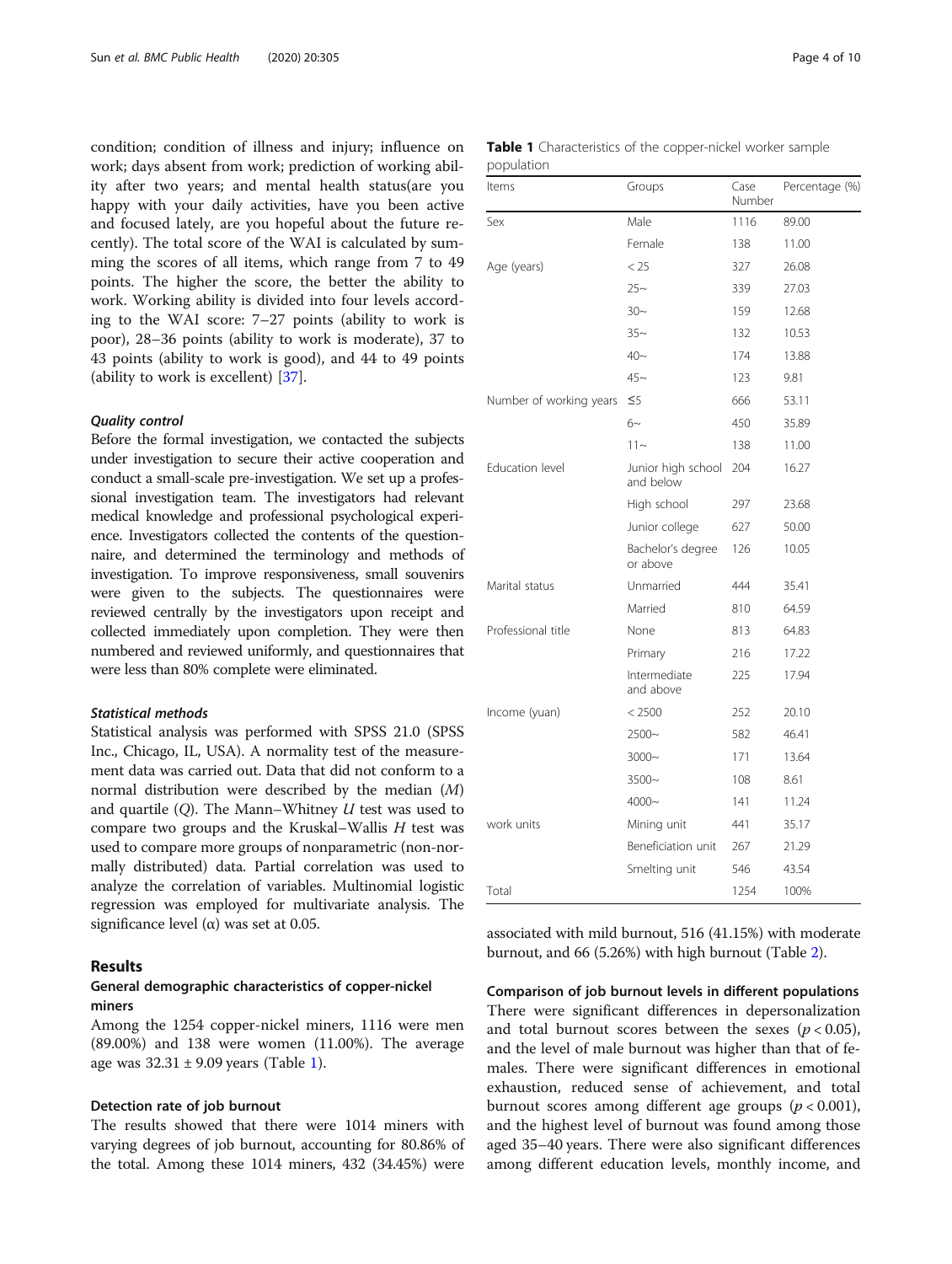<span id="page-4-0"></span>Table 2 Detection Rate of Job Burnout

| Burnout level    | Case Number | Percentage (%) |
|------------------|-------------|----------------|
| Zero burnout     | 240         | 19.14          |
| Mild burnout     | 432         | 34.45          |
| Moderate burnout | 516         | 41.15          |
| High burnout     | 66          | 5.26           |
| Total            | 1254        | 100%           |
|                  |             |                |

work units groups in all dimensions ( $p < 0.001$ ). Those who had not been educated beyond junior high school scored the highest in reduced personal accomplishment. Miners with a high-school education, a monthly income of less than 2500 yuan, and who belonged to the smelting unit had the highest job burnout (Table [3](#page-5-0)).

# Comparison of working ability scores at different burnout level

There were significant differences in working ability among miners with different burnout level ( $p < 0.001$ ). With an increase in burnout level, the scores decreased for working ability. This suggests that the higher the burnout level of copper and nickel miners, the lower their working ability (Table [4\)](#page-6-0).

# Relevance analysis of job burnout and working ability

After controlling for confusing general demographic data, partial correlation analysis showed that work ability was negatively correlated with emotional exhaustion, a reduced sense of achievement, and total burnout score  $(p < 0.001)$ . This suggests that the more intense the job burnout is, the lower the job ability (Table [5\)](#page-6-0).

### Exploration of factors influencing working ability

Multinomial logistic regression was used to analyze the effects of the different characteristics of the sample population as well as the way in which job burnout experienced by copper-nickel miners influences working ability. Taking working ability as the dependent variable, after adjusting for general demographic factors such as sex, age, number of working years, education level, marital status, professional title, income, work units, the results of multinomial logistic regression analysis showed: education level, professional title, work units and job burnout level have a comprehensive impact on working ability. The reduced level of education, primary title, smelting unit, and the increase in job burnout are risk factors for the reduction of working ability. The result suggests that the higher the level of job burnout, the lower the working ability  $(p < 0.05)$  (Table [6](#page-7-0) and Table [7\)](#page-7-0).

# **Discussion**

Given the fast pace of modern life, people work and live under considerable pressure, and the phenomenon of job burnout has appeared in various fields [[38\]](#page-9-0). A series of adverse effects such as fatigue, anxiety, depression, and decline in work ability are also becoming serious. Job burnout has become a key topic in the study of health psychology, and more scholars at home and abroad have studied it [\[39\]](#page-9-0). Research shows that the annual economic impact of productivity loss in 2015 was estimated to be a \$153.8 million due to psychological distress in the Australian coal industry [\[40\]](#page-9-0). In Swedish studies of the working population, the prevalence of burnout has been shown to vary between 6 and 18%, and the public in Sweden sees burnout as a serious public health issue [[3\]](#page-8-0). After conducting a national survey, Shanafelt reported that almost half of American physicians experience some degree of burnout [\[41](#page-9-0)]. Another study found that the detection rate of job burnout was 90% in front-line coal miners, with 39.8% experiencing mild burnout, 43.8% with moderate burnout, and 6.4% with high burnout levels [[42\]](#page-9-0).

In this survey, we found that there were 1014 miners with different levels of burnout among 1254 coppernickel miners, accounting for 80.86% of the total: 432 experienced mild burnout (34.45%), 516 had moderate burnout (41.15%), and 66 had high burnout (5.26%). The results suggest that the phenomenon of occupational burnout among copper-nickel miners is serious.

Coal mining is a male-dominated industry. In this survey, we found male burnout was higher than female burnout. Men are the main gender component of copper-nickel miners. Due to the gender roles assigned by their specific society, men rarely discuss the difficulties they face and they lack the means to relieve stress.In addition, male are stigmatized for recognizing and helping to seek mental illness  $[43]$  $[43]$ . A long-term fixed shift system and lack of communication with family and friends make it difficult to even acknowledge burnout, and the degree of burnout thus increases over time. According to our results, miners 35–40 years old experience a higher level of job burnout. As they age, miners are increasingly familiar with the technological operation process, but their work is monotonous and repetitive, with little room for promotion and a failure to work under conditions they consider ideal. This reduces their sense of achievement and makes them prone to frustration, leading to less occupational morale and even negative behavior. This, in turn, exacerbates the occupational burnout they experience. Miners with a high-school education have the strongest sense of job burnout, with different recognition and cognitive abilities regarding occupationally harmful factors during the work process. Continuous repetition and intensive work make miners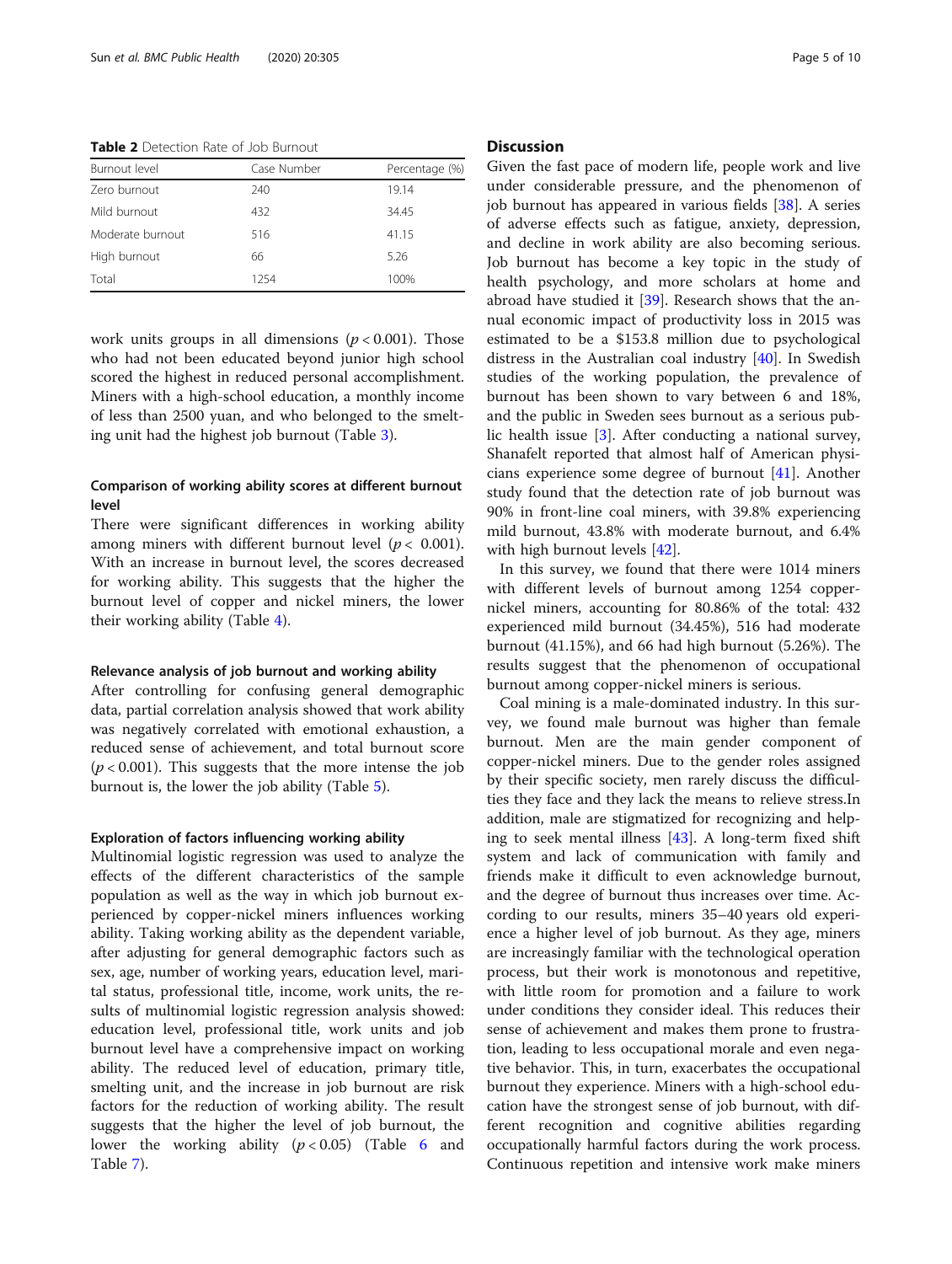| Groups                       | Case Number | Job burnout                   |                         |                                          |                              |  |  |  |
|------------------------------|-------------|-------------------------------|-------------------------|------------------------------------------|------------------------------|--|--|--|
|                              |             | emotional<br>exhaustion[M(Q)] | depersonalization[M(Q)] | reduced personal<br>accomplishment[M(Q)] | Total burnout<br>score[M(Q)] |  |  |  |
| Sex                          |             |                               |                         |                                          |                              |  |  |  |
| Male                         | 1116        | 18.0(12.0)                    | 13.0(11.0)              | 16.0(7.0)                                | 49.0(21.0)                   |  |  |  |
| Female                       | 138         | 16.0(13.0)                    | 11.0(11.0)              | 15.0(10.0)                               | 45.0(21.0)                   |  |  |  |
| Z-Value                      |             | $-1.09$                       | $-3.09$                 | $-0.90$                                  | $-2.11$                      |  |  |  |
| $p$ -Value                   |             | 0.28                          | < 0.01                  | 0.37                                     | 0.04                         |  |  |  |
| Age (years)                  |             |                               |                         |                                          |                              |  |  |  |
| < 25                         | 327         | 18.0(11.0)                    | 12.0(11.0)              | 16.0(7.0)                                | 47.0(22.0)                   |  |  |  |
| $25-$                        | 339         | 18.0(11.0)                    | 14.0(13.0)              | 17.0(8.0)                                | 50.0(19.0)                   |  |  |  |
| $30-$                        | 159         | 20.0(12.0)                    | 14.0(11.0)              | 16.0(8.0)                                | 51.0(21.0)                   |  |  |  |
| $35-$                        | 132         | 18.5(11.0)                    | 11.0(10.0)              | 15.5(6.5)                                | 48.5(22.5)                   |  |  |  |
| $40-$                        | 174         | 17.5(10.0)                    | 13.0(10.0)              | 19.0(8.0)                                | 48.0(20.0)                   |  |  |  |
| $45-$                        | 123         | 14.0(11.0)                    | 10.0(10.0)              | 15.0(12)                                 | 44.0(22.0)                   |  |  |  |
| Chi-Squared Value            |             | 21.49                         | 7.83                    | 18.44                                    | 18.15                        |  |  |  |
| $p$ -Value                   |             | < 0.01                        | 0.17                    | < 0.01                                   | < 0.01                       |  |  |  |
| Number of working years      |             |                               |                         |                                          |                              |  |  |  |
| $\leq 5$                     | 666         | 19(11.0)                      | 13(12.0)                | 16(7.0)                                  | 49(21.0)                     |  |  |  |
| 6 <sup>~</sup>               | 450         | 18(11.0)                      | 13(10.0)                | 18(9.0)                                  | 49(21.0)                     |  |  |  |
| $11 -$                       | 138         | 18(12.0)                      | 11(11.0)                | 13(8.0)                                  | 45(22.0)                     |  |  |  |
| Chi-Squared Value            |             | 3.55                          | 0.96                    | 46.38                                    | 4.50                         |  |  |  |
| $p$ -Value                   |             | 0.17                          | 0.62                    | < 0.01                                   | 0.11                         |  |  |  |
| Education level              |             |                               |                         |                                          |                              |  |  |  |
| Junior high school and below | 204         | 13.0(13.0)                    | 10.5(8.0)               | 19.5(11.5)                               | 48.0(17.0)                   |  |  |  |
| High school                  | 297         | 19.0(11.0)                    | 14.0(12.0)              | 17.0(7.0)                                | 52.0(16.0)                   |  |  |  |
| Junior college               | 627         | 19.0(10.0)                    | 13.0(11.0)              | 16.0(8.0)                                | 49.0(22.0)                   |  |  |  |
| Bachelor's degree or above   | 126         | 14.0(10.0)                    | 11.0(9.0)               | 14.0(10.0)                               | 42.5(19.0)                   |  |  |  |
| Chi-Squared Value            |             | 36.97                         | 21.38                   | 63.00                                    | 34.76                        |  |  |  |
| $p$ -Value                   |             | < 0.01                        | < 0.01                  | < 0.01                                   | < 0.01                       |  |  |  |
| Marital status               |             |                               |                         |                                          |                              |  |  |  |
| Unmarried                    | 444         | 18.0(11.0)                    | 12.0(11.0)              | 16.0(7.0)                                | 47.0(21.0)                   |  |  |  |
| Married                      | 810         | 18.0(12.0)                    | 13.0(11.0)              | 16.0(9.0)                                | 49.0(22.0)                   |  |  |  |
| Z-Value                      |             | $-1.46$                       | $-0.27$                 | $-0.28$                                  | $-1.07$                      |  |  |  |
| $p$ -Value                   |             | 0.14                          | 0.79                    | 0.78                                     | 0.28                         |  |  |  |
| Professional title           |             |                               |                         |                                          |                              |  |  |  |
| None                         | 813         | 18.0(12.0)                    | 13.0(11.0)              | 17.0(8.0)                                | 49.0(21.0)                   |  |  |  |
| Primary                      | 216         | 18.0(11.0)                    | 11(10.5)                | 16(7.5)                                  | 47.5(19.0)                   |  |  |  |
| Intermediate and above       | 225         | 19.0(9.0)                     | 13.0(11.0)              | 15.0(10.0)                               | 47.0(24.0)                   |  |  |  |
| Chi-Squared Value            |             | 0.54                          | 1.37                    | 11.82                                    | 5.47                         |  |  |  |
| $p$ -Value                   |             | 0.76                          | 0.50                    | < 0.01                                   | 0.07                         |  |  |  |
| Income (yuan)                |             |                               |                         |                                          |                              |  |  |  |
| < 2500                       | 252         | 19.0(10.0)                    | 13.0(12.0)              | 17.0(7.0)                                | 52.0(22.0)                   |  |  |  |
| $2500 -$                     | 582         | 19.0(12.0)                    | 14.0(12.0)              | 16.0(7.0)                                | 50.0(21.0)                   |  |  |  |
| $3000 -$                     | 171         | 13.0(10.0)                    | 9.0(8.0)                | 20.0(13.0)                               | 46.0(14.0)                   |  |  |  |

# <span id="page-5-0"></span>Table 3 Comparison of job burnout levels in different populations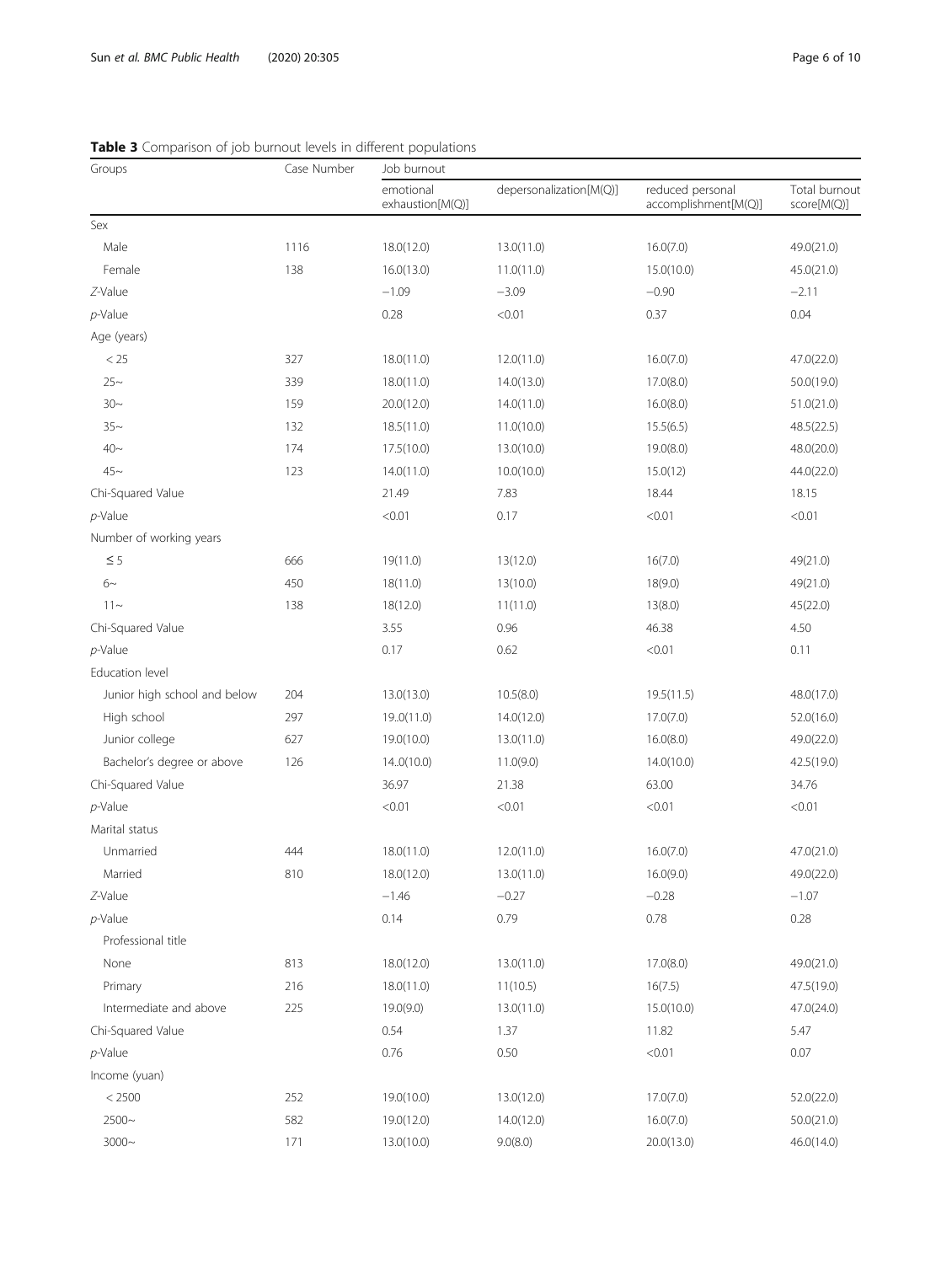| Groups             | Case Number | Job burnout                   |                         |                                          |                              |  |  |
|--------------------|-------------|-------------------------------|-------------------------|------------------------------------------|------------------------------|--|--|
|                    |             | emotional<br>exhaustion[M(Q)] | depersonalization[M(Q)] | reduced personal<br>accomplishment[M(Q)] | Total burnout<br>score[M(Q)] |  |  |
| $3500 -$           | 108         | 18.0(12.0)                    | 12.0(9.0)               | 18.0(8.5)                                | 49.5(21.0)                   |  |  |
| $4000 -$           | 141         | 15.0(13.0)                    | 9.0(8.0)                | 13.0(7.0)                                | 39.0(16.0)                   |  |  |
| Chi-Squared Value  |             | 33.21                         | 52.43                   | 86.35                                    | 53.68                        |  |  |
| $p$ -Value         |             | < 0.01                        | < 0.01                  | < 0.01                                   | < 0.01                       |  |  |
| Work units         |             |                               |                         |                                          |                              |  |  |
| Mining unit        | 441         | 16.0(12.0)                    | 10.0(9.0)               | 16.0(10.0)                               | 46.0(20.0)                   |  |  |
| Beneficiation unit | 267         | 19.0(10.0)                    | 12.0(11.0)              | 15.0(6.0)                                | 46.0(23.0)                   |  |  |
| Smelting unit      | 546         | 19.0(11.0)                    | 14.0(11.0)              | 18.0(6.0)                                | 52.0(17.0)                   |  |  |
| Chi-Squared Value  |             | 22.65                         | 47.29                   | 22.32                                    | 41.08                        |  |  |
| $p$ -Value         |             | < 0.01                        | < 0.01                  | < 0.01                                   | < 0.01                       |  |  |

<span id="page-6-0"></span>Table 3 Comparison of job burnout levels in different populations (Continued)

in this group prone to acrimony, increasing the level of burnout. For such workers to improve their position with promotions, they often require more academic qualifications. Thus, opportunities for promotion are relatively few, aggravating job burnout [[43](#page-9-0)]. Moreover, miners with the lowest incomes have the strongest job burnout. As incomes increase, the level of burnout tends to decrease. The amount of remuneration directly reflects the form and mode of labor value. Miners face high labor intensity, and the working environment is harsh. They come into contact with many harmful occupational factors, increasing the potential risk of occupational injury. When high-intensity physical labor does not match the labor return it receives, burnout results. Combined with low monthly income, it is difficult to guarantee a decent quality of life. Therefore, coppernickel mines bear a heavy mental burden, which increases their level of burnout [\[44\]](#page-9-0).

When comparing the beneficiation and smelting units, the burnout level of miners in smelting is relatively high, whereas the working ability of miners involved in beneficiation is relatively high. The reasons for this are related to differences in the production process, operation process, and organizational structures. The survey found that the extent to which the mechanical equipment is automated with beneficiation is relatively high. Its labor intensity is lower than that of the mining unit and smelting unit, and

| Table 4 Comparison of WAI scores at different burnout level |  |
|-------------------------------------------------------------|--|
|-------------------------------------------------------------|--|

| Burnout level     | Case Number | WAI score[M(Q) |
|-------------------|-------------|----------------|
| Zero burnout      | 240         | 48.0(13.0)     |
| Mild burnout      | 432         | 45.0(13.0)     |
| Moderate burnout  | 516         | 44.0(11.0)     |
| High burnout      | 66          | 41.0(9.0)      |
| Chi-Squared Value |             | 102.39         |
| $p$ -Value        |             | < 0.001        |

the attention of management is higher than that of the other two units. Smelting is more intensive than other jobs, and its tasks are more complicated. Occupational harm (from high temperatures, chemical substances, irritant gases, etc.) is also more common during the production process of smelting than with other units [\[45\]](#page-9-0).

By comparing the scores of miners' working ability under different levels of burnout, it was found that with an increase in burnout level, the scores decreased for working ability. Partial correlation analysis showed that job burnout was negatively correlated with work ability. Multinomial logistic regression analyses showed that the education level, professional title, work units and job burnout level have a comprehensive impact on the working ability of copper-nickel miners. The reduced level of education, primary title, smelting unit, and the increase in job burnout are risk factors for the reduction of working ability. The results all showed that job burnout had a negative impact on the working ability of miners, the more intense the job burnout is, the lower the job ability, and reducing job burnout can improve the work ability of copper and nickel miners.

The survey found that, in general, serious job burnout is experienced by miners, and that the relevant departments should take necessary measures to alleviate the level of job burnout to improve the physical and mental health and working ability of miners. First, to create a good working environment, a reasonable management policy and a wage and welfare system is needed, to

Table 5 Relevance analysis of job burnout and working ability

| Factors                         | r-Value  | p-Value |
|---------------------------------|----------|---------|
| emotional exhaustion            | $-0.132$ | < 0.001 |
| depersonalization               | $-0.046$ | 0.101   |
| reduced personal accomplishment | $-0.200$ | < 0.001 |
| Total burnout score             | $-0.194$ | < 0.001 |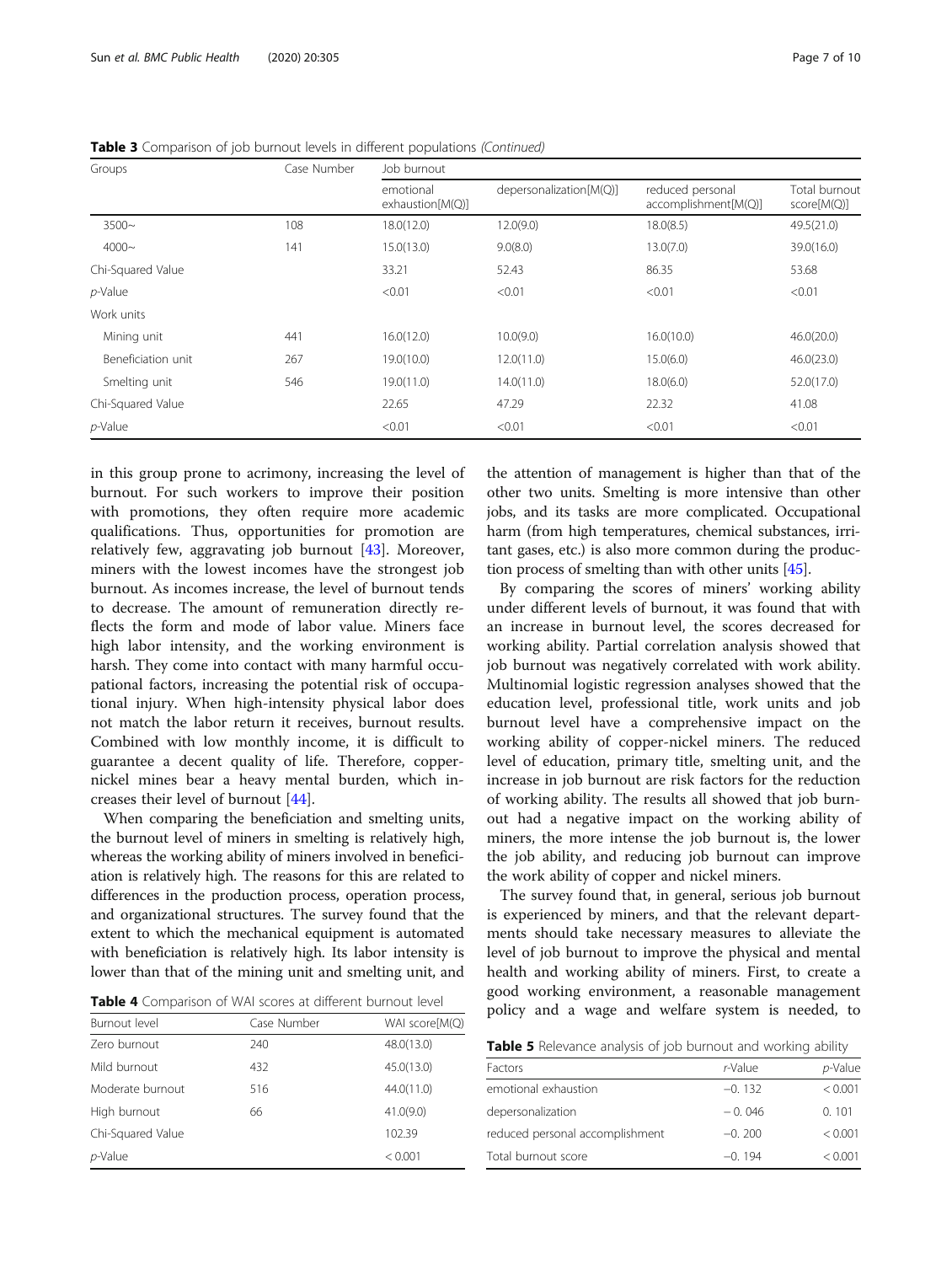<span id="page-7-0"></span>Table 6 Assignment of factor-specific variables

| Variable   | Name                    | Assignment                                                                                                             |
|------------|-------------------------|------------------------------------------------------------------------------------------------------------------------|
| У          | WAI                     | $1 = \text{medium}, 2 = \text{good},$<br>$3 = 9x$ cellent                                                              |
| $\times$ 1 | Sex                     | $0 =$ male, $1 =$ female                                                                                               |
| ×2         | Age                     | Accurate values                                                                                                        |
| $\times$ 3 | Number of working years | Accurate values                                                                                                        |
| $\times 4$ | <b>Education level</b>  | $0 =$ bachelor's degree or above,<br>$1 =$ Junior college, $2 =$ High<br>school, $3 =$ Junior high school<br>and below |
| ×5         | Marital status          | $0 =$ Unmarried, $1 =$ Married                                                                                         |
| ×б         | Professional title      | $0 =$ Intermediate and above,<br>$1 =$ Primary, 2 = None                                                               |
| x7         | Income                  | Accurate values                                                                                                        |
| $\times 8$ | Work units              | $0 =$ Mining unit, $1 =$ Beneficiation<br>unit, $2 =$ Smelting unit                                                    |
| ×9         | Job burnout             | $0 =$ Zero burnout, $1 =$ Mild burnout,<br>$2 =$ Moderate burnout, $3 =$ High<br>burnout                               |

create a relaxed, harmonious, and positive cultural atmosphere that is conducive to preventing burnout. Reasonable allocation of human resources, facilitated personal promotion, improved personal accomplishment, tasks that are arranged rationally, and an effective occupational exposure prevention system are effective

ways to prevent burnout. In addition, the miners themselves should strengthen their professional knowledge and morale. They should continuously improve their own professional and technical level, enhance their individual coping ability, strengthen their mental health maintenance and personality training, and actively respond to stress. Miners should also seek to improve their mental health by seeking the help of a psychologist if necessary.

We recognize that there are limitations associated with our study. The data analysed in this study reflects selfreport data collected from Xinjiang coal miners. There may be some questions that involve recall bias. It is not known if the results can be extrapolated to other regions in China, or to other countries or industries. At present, the mechanism of job burnout is unclear. In addition, intervention research on job burnout needs to be carried out.

# Conclusion

Our study found that, owing to their specific working environment, copper and nickel miners experience serious burnout. The burnout level differed depending on sex, age, education level, monthly income, and type of work. Further, with more pronounced job burnout, the job ability suffered. Thus, reducing burnout can improve the working ability of miners. The relevant departments should adopt the necessary measures to alleviate the level of job burnout in miners to improve their working ability.

Table 7 Effects of quality-of-life-related factors among copper-nickel miners according to the results of multinomial logistic regression analyses

| Factor                       | Medium    |         |        | Good       |                  |          |       |        |            |                  |
|------------------------------|-----------|---------|--------|------------|------------------|----------|-------|--------|------------|------------------|
|                              | Exp(B)    | S.E.    | Wald   | $p$ -Value | OR(95%CI)        | Exp(B)   | S.E.  | Wald   | $p$ -Value | OR(95%CI)        |
| Education level              |           |         |        |            |                  |          |       |        |            |                  |
| Junior high school and below |           |         |        |            |                  |          |       |        |            |                  |
| High school                  | $-1.120$  | 0.313   | 12.796 | < 0.001    | 0.33(0.18, 0.60) | 0.013    | 0.220 | 0.004  | 0.952      | 1.01(0.66,1.56)  |
| Junior college               | $-1.943$  | 0.325   | 35.800 | < 0.001    | 0.14(0.08, 0.27) | $-0.624$ | 0.215 | 8.417  | 0.004      | 0.54(0.35,0.82)  |
| bachelor's degree or above   | $-2.597$  | 0.679   | 14.622 | < 0.001    | 0.07(0.02, 0.28) | $-0.228$ | 0.285 | 0.642  | 0.423      | 0.80(0.46,1.39)  |
| Professional title           |           |         |        |            |                  |          |       |        |            |                  |
| None                         |           |         |        |            |                  |          |       |        |            |                  |
| Primary                      | $-0.211$  | 0.306   | 0.472  | 0.492      | 0.81(0.44, 1.48) | 0.593    | 0.175 | 11.479 | 0.001      | 1.81(1.28,2.55)  |
| Intermediate and above       | $-0.743$  | .397    | 3.504  | 0.061      | 0.48(0.22, 1.04) | 0.200    | 0.194 | 1.059  | 0.303      | 1.22(0.84,1.79)  |
| Work units                   |           |         |        |            |                  |          |       |        |            |                  |
| Mining unit                  | $-1.169$  | 0.289   | 16.397 | < 0.001    | 0.31(0.18, 0.55) | 0.347    | 0.154 | 5.057  | 0.025      | 1.42(1.05,1.92)  |
| Beneficiation unit           | $-1.383$  | 0.319   | 18.762 | < 0.001    | 0.25(0.13, 0.47) | $-0.324$ | 0.185 | 3.049  | 0.081      | 0.72(0.50, 1.04) |
| Smelting unit                |           |         |        |            |                  |          |       |        |            |                  |
| Job burnout                  |           |         |        |            |                  |          |       |        |            |                  |
| Zero burnout                 | $-23.906$ | < 0.001 |        |            | < 0.001          | $-1.526$ | 0.351 | 18.885 | < 0.001    | 0.22(0.11, 0.43) |
| Mild burnout                 | $-1.437$  | 0.377   | 14.538 | < 0.001    | 0.24(0.11, 0.50) | $-0.809$ | 0.328 | 6.087  | 0.014      | 0.45(0.23, 0.85) |
| Moderate burnout             | $-1.501$  | 0.368   | 16.642 | < 0.001    | 0.22(0.11, 0.46) | $-0.460$ | 0.322 | 2.032  | 0.154      | 0.63(0.34, 1.19) |
| High burnout                 |           |         |        |            |                  |          |       |        |            |                  |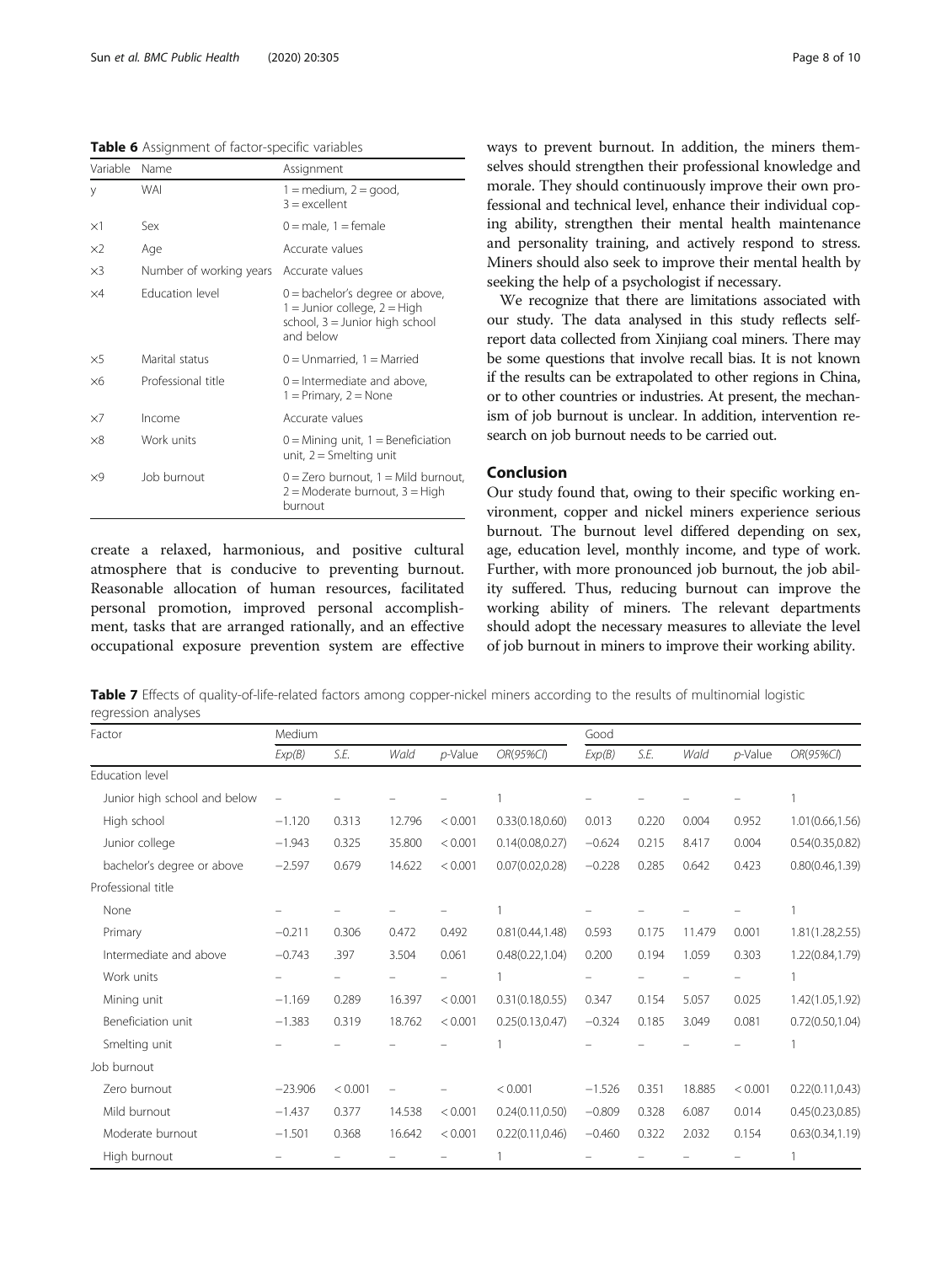### <span id="page-8-0"></span>Abbreviations

CMBI: Chinese Maslach Burnout Inventory; M: median; Q: quartile; WAI: Work Ability Index Questionnaire

### Acknowledgments

The authors thank all participants and investigators.

### Authors' contributions

XS, LZ, CZ, JL, HG, conceived and designed the study; XS, HG and LZ contributed to acquisition of data, or analysis and interpretation of data; XS, LZ, CZ, JL, HG were involved in drafting the manuscript or revising it critically for important intellectual content. All authors discussed and approval the manuscript.

### Funding

The study was funded by the National Natural Science Foundation of China (grant number: 8176120048).The funders of this study were neither involved in its design nor in collection, analysis, interpretation of data or in writing of the manuscript.

### Availability of data and materials

The datasets used and analyzed during the current study are available from the corresponding author on reasonable request.

### Ethics approval and consent to participate

The investigation was approved by the Ethics Committee of the First Affiliated Hospital at Xinjiang Medical University (Approval Number: 20170214–174). Written informed consent was obtained from all participants.

### Consent for publication

Not applicable.

#### Competing interests

The authors declare that they have no competing interests.

#### Author details

<sup>1</sup>Department of Public Health, Xinjiang Medical University, Urumqi 830011, China. <sup>2</sup>Human Resource Department, The First Affiliated Hospital of Xinjiang Medical University, Urumqi 830011, China.

### Received: 2 June 2019 Accepted: 20 January 2020 Published online: 06 March 2020

### References

- 1. Freudenberger HJ. The staff burn-out syndrome in alternative institutions. Psychotheray Theory Res Pract. 1975;12(1):73–82.
- 2. Maslach C, Jackson SE. The measurement of experienced burnout. J Organ Behav. 1981;2:99–113.
- 3. Aronsson G, Theorell T, Grape T, et al. A systematic review including metaanalysis of work environment and burnout symptoms. BMC Public Health. 2017;17(1):264.
- 4. Shanafelt TD, Noseworthy JH. Executive leadership and physician wellbeing: nine organizational strategies to promote engagement and reduce burnout. Mayo Clin Proc. 2017;92(1):129–46.
- 5. Huang XF. Status and countermeasures of job burnout of nursing staff in a three-level comprehensive hospital in Shanghai. Shanghai, China: Fudan University; 2008. (In Chinese).
- 6. Li N. Status causes and countermeasures of job burnout of staff in Chongqing street town office. Chongqing: Chongqing University; 2016. (In Chinese).
- 7. Baka L. Does job burnout mediate negative effects of job demands on mental and physical health in a group of teachers? Testing the energetic process of job demands-resources model. Int J Occup Med Environ Health. 2015;28(2):335–46.
- 8. Lasalvia A, Bonetto C, Bertani M, et al. Influence of perceived organisational factors on job burnout: survey of community mental health staff. Br J Psychiatry. 2009;195(6):537–44.
- 9. Choy HB, Wong MC. Occupational stress and burnout among Hong Kong dentists. Hong Kong Med J. 2017;23(5):480–8.
- 10. Zhang Y, Feng X. The relationship between job satisfaction, burnout, and turnover intention among physicians from urban state-owned medical
- 11. Lin QH, Jiang CQ, Lam TH. The relationship between occupational stress, burnout, and turnover intention among managerial staff from a Sino-Japanese joint venture in Guangzhou, China. J Occup Health. 2013;55(6): 458–67.
- 12. Temam S, Billaudeau N, Vercambre MN. Burnout symptomatology and social support at work independent of the private sphere: a populationbased study of french teachers. Int Arch Occup Environ Health. 2019;4:1–10.
- 13. Li YR, Lu HL, Liu Y. Research progress on occupational burnout of medical staff. Mod Prevent Med. 2015;42(19):3489–92 (In Chinese).
- 14. Vinnikov D, Dushpanova A, Kodasbaev A, et al. Occupational burnout and lifestyle in Kazakhstan cardiologists. Arch Public Health. 2019;77:13.
- 15. Ahola K, Honkonen T, Pirkola S, et al. Alcohol dependence in relation to burnout among the finnish working population. Addiction. 2006;101(10): 1438–43.
- 16. Ahola K, Pulkki-Raback L, Kouvonen A, et al. Burnout and behavior-related health risk factors: results from the population-based Finnish health 2000 study. J Occup Environ Med. 2012;54(1):17–22.
- 17. Yao SM, Yu HM, Ai YM, et al. Job-related burnout and the relationship to quality of life among chinese medical college staff. Arch Environ Occup Health. 2015;70(1):27–34.
- 18. Njim T, Mbanga CM, Tindong M, et al. Burnout as a correlate of depression among medical students in Cameroon: a cross-sectional study. BMJ Open. 2019;9(5):e027709.
- 19. Peterson U, Demerouti E, Bergstrom G, et al. Burnout and physical and mental health among Swedish health care workers. J Adv Nurs. 2008;62(1): 84–95.
- 20. Verweij H, Frank MM, Madelon LM, et al. The contribution of work characteristics, home characteristics and gender to burnout in medical residents. Adv Health Sci Educ Theory Pract. 2017;22(4):803–18.
- 21. Talih F, Warakian R, Ajaltouni J, et al. Correlates of depression and burnout among residents in a Lebanese academic medical center: a cross-sectional study. Acad Psychiatry. 2016;40(1):38–45.
- 22. Dewa CS, Loong D, Bonato S, et al. How does burnout affect physician productivity? A systematic literature review. BMC Health Serv Res. 2014;14:325.
- 23. Maslach C, Schaufeli WB, Leiter MP. Job burnout. Annu Rev Psychol. 2001; 52(1):397–422.
- 24. Wu FY. The current situation of bank staff's job burnout and its impact on health. Changchun: Jilin University; 2018. (In Chinese).
- 25. Elmariah H, Thomas S, Boggan JC, et al. The burden of burnout. Am J Med Qual. 2017;32(2):156–62.
- 26. Goh J, Pfeffer J, Zenios SA. The relationship between workplace stressors and mortality and health costs in the United States. Manag Sci. 2016;62(2): 608–28.
- 27. Wilke C, Ashton P, Elis T, et al. Analysis of work ability and work-related physical activity of employees in a medium-sized business. BMC Res Notes. 2015;8:803.
- 28. Maslach C, Leiter MP. Understanding the burnout experience: recent research and its implications for psychiatry. World Psychiatry. 2016;15(2):103–11.
- 29. Zhao Z, Zhao J, Han M, et al. Status of job burnout and work ability in college teachers. Ind Health Occup Dis. 2015;33(2):107–9.
- 30. Schouteten R. Predicting absenteeism: screening for work ability or burnout. Occup Med (Lond). 2017;67(1):52–7.
- 31. Ge H. Occupational epidemiological survey of copper-nickel miners and related research on the status of unsafe behavior. Urumqi: Xinjiang Medical University; 2018. (In Chinese).
- 32. Szigeti R, Balazs N, Bikfalvi R, et al. Burnout and depressive symptoms in teachers: factor structure and construct validity of the maslach burnout inventory-educators survey among elementary and secondary school teachers in Hungary. Stress Health. 2017;33(5):530–9.
- 33. Liu N. Study on the relationship between job characteristics, job burnout and team performance. Dalian: Dalian University of Technology; 2013. (In Chinese).
- 34. Li YX, Wu MZ. Research on the structure of job burnout. Psychol Sci. 2005; 28(2):454–7 (In Chinese).
- 35. Li YX, Zhang K, Zhao GX. Analysis of the confirmatory factors of job burnout structure. Psychol Explor. 2005;25(4):70–3 (In Chinese).
- 36. Li FY, Liu JW, Lian YL, et al. Reliability and validity analysis of mental workers' burnout measurement tools. Ind Hyg Occup Dis. 2009;27(3):156–9 (In Chinese).